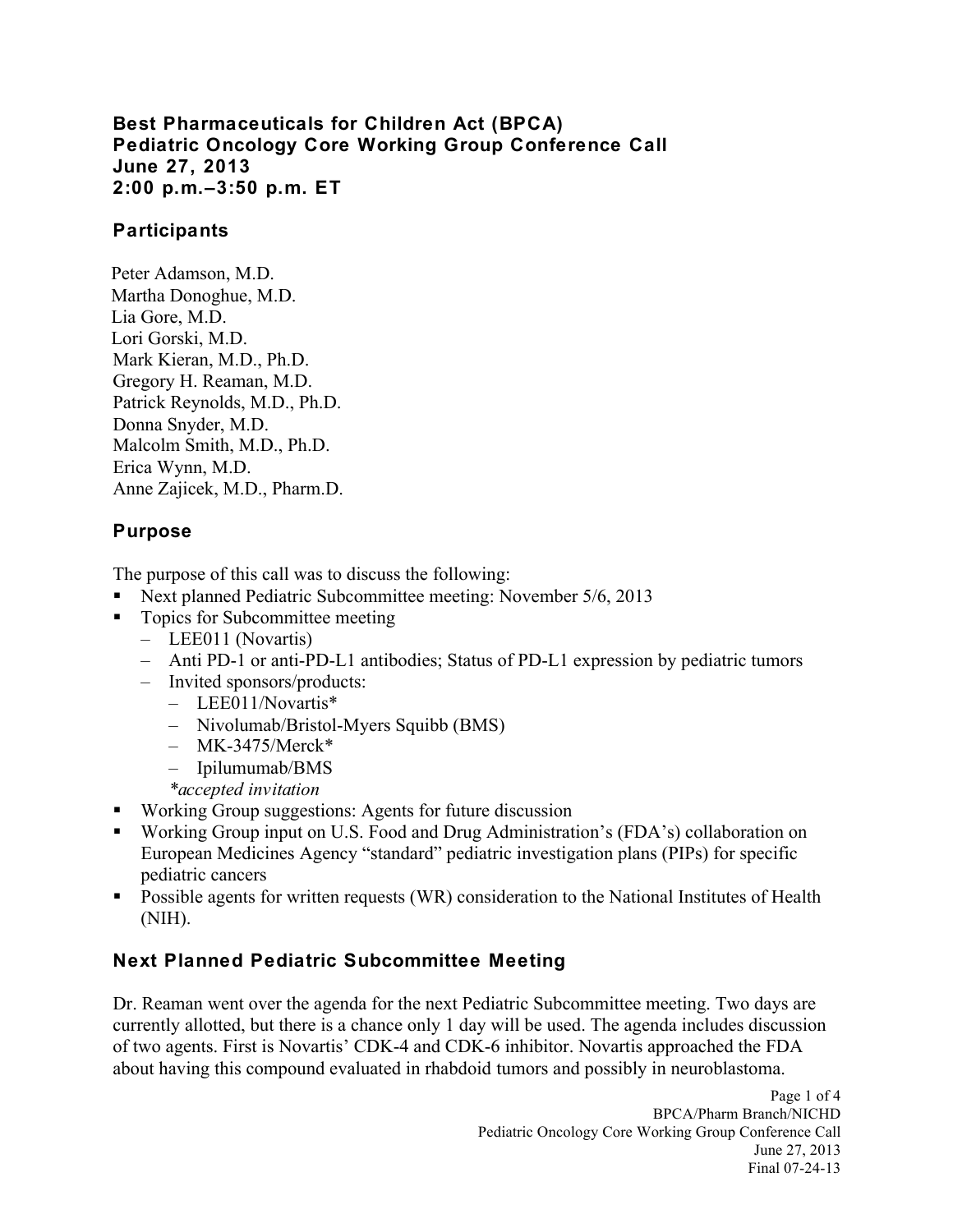was approached to talk about Nivolumab at the meeting, but the company has not given a Novartis' representatives want to present their data and discuss their proposed clinical investigations at the Subcommittee meeting. Second are the PD-1 and PD-L1 antibodies. BMS definite confirmation of attendance. Merck, however, has confirmed and wants to discuss its MK-3475compound. It was hoped that there could also be discussion about use of BMS' Ipilumumab in adolescents and younger children, given the combination activity with that and the PD-1 antibodies in melanoma. BMS has had some discussions with the FDA about its plans and has submitted a proposed pediatric study request, but the FDA was uncomfortable with the dose that was being recommended. Thus, the conversation has been deferred until BMS has more experience with the larger dose in a greater number of adult patients, as well as pediatric patients. Dr. Reaman noted it may be useful to have some general discussion about these agents and therapeutically exploiting the immune system in pediatric oncology and inviting someone such as Dr. Paul Sondel to come give a brief presentation about the topic.

 Dr. Gore noted that Eli Lilly has a CDK-4/CDK-6 inhibitor (LY2835219) and the company is Gore said Genentech is not ready to move forward with pediatric studies of its anti-PD-L1 drug. can be spent discussing each of these agents at the Subcommittee meeting. trying to determine how to design a PIP. She said it may be interesting to look at this and the Novartis agents and see what the order of events will look like. It could be helpful to have some early discussions to see where companies are with the agents. Dr. Reaman said that when there are sponsors with competing products it can get tricky to have discussions, but the brief presentations they make at meetings do not divulge much proprietary information. Dr. Gore said Pfizer also has a compound called palbociclib that may be worth looking into. Dr. Smith said Genentech presented its anti-PD-L1 drug at the American Society of Clinical Oncology meeting, and Dr. Adamson noted that it is in an earlier stage than the Merck and BMS compounds. Dr. She noted that there have not been any pediatric studies of this drug. Dr. Reaman said more time

 quality is sometimes suspect and difficult to interpret. There are pediatric PROs used in other Dr. Reaman asked for feedback about the idea of organizing a session about patient-reported outcomes (PROs) in pediatric clinical trials. He said the FDA is very focused on patient input and patient groups and on putting the information into study designs and endpoint considerations. There is a significant push to look at how well patients survive and how they feel afterward. It is an opportunity in pediatrics to look at a complex subject, given the varying age groups in that population. Dr. Reaman said he would like a workshop/presentation about this at the Subcommittee meeting and noted there is some activity around this topic at the Children's Oncology Group (COG). He was approached by Dr. David Freyer and Dr. Pam Hinds about trying to work with the FDA, but given the current economic climate at FDA, it would be difficult to fund a workshop. However, if it was done as part of an Oncologic Drugs Advisory Committee meeting there is a separate funding pool. Dr. Reaman asked for opinions and suggestions. Dr. Adamson said he does not know how much data currently exist in pediatrics, so it would depend on how long the session will be. Dr. Reaman said it may be good to highlight the gaps and discuss how to close them, because even with the abundance of adult data, the disease areas that have more consistency in patient symptoms, but it may be worth at least looking at the topic within oncology. He said the topic may be more relevant to products for supportive care rather than cancer drugs. Dr. Reaman will talk with Dr. Hinds to find out how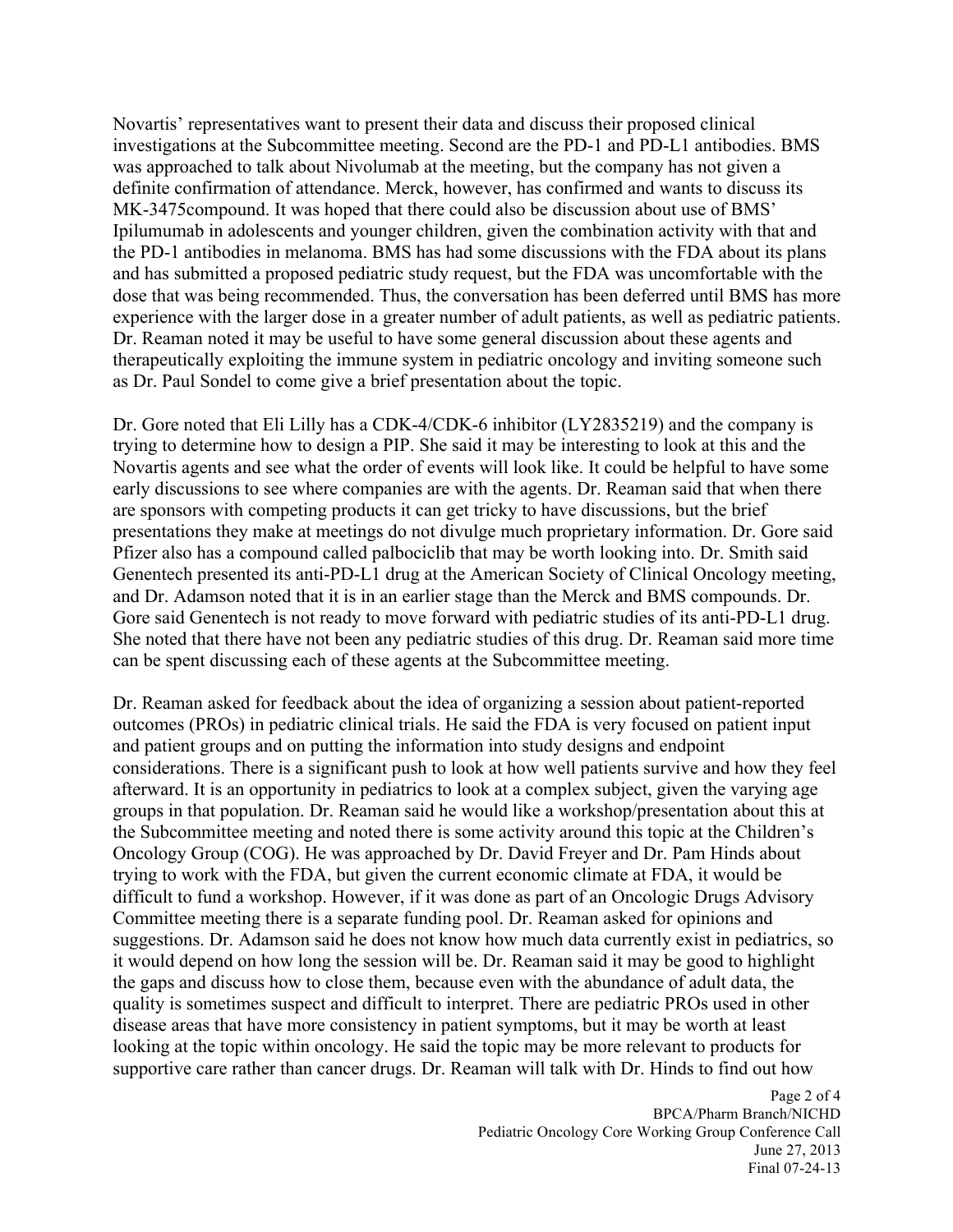much data are available. He noted that the scientists from the Office of Translational Science's labeling group (SEALD) were going to be invited to the meeting, because they are responsible for PRO evaluations at the FDA. He said perhaps a half day could be devoted to this topic.

Dr. Reaman said the FDA has a couple of standard PIPs from the pediatric committee of the EMA—one for acute lymphoblastic leukemia **(**ALL**)** and one for rhabdomyosarcoma. The EMA is working on these even though the FDA has not been a part of the process. He asked whether the FDA really wants to be involved when only limited information is available and plans are already being made for studies far in the future. He noted that many things could change in that course of time, amendments could be needed, and plans may be discontinued. Dr. Smith said he is concerned that the PIPs will continue with the same organizational structure and format, even though not a single child has been studied and studies are already being mapped out for the next decade. He said this is a waste of everyone's time and that there are much better ways to spend energy. He noted that until the EMA makes fundamental changes, there is not much the FDA can do to help serve the needs of children. Dr. Adamson agreed with this assessment and said the unintended consequences will increase, such as potentially having multiple PIPs that accomplish nothing. It is a very drug-centric, not disease-centric, approach to development. It was noted that the EMA may not have much flexibility to address this issue, because PIPS are required to have plans into phase 3. The FDA's WR process does not have that requirement, because the history of oncology products is well known. The FDA has an advantage with WR requirements as they allow for more flexibility in relation to future studies.

Dr. Gore said she participated in a meeting last fall when the potential model PIP for ALL was presented, and it was a very interesting process. She said a lot of discussion took place with the Innovative Therapies for Children with Cancer group related to how the Europeans want to try and define the issues for the model PIPs and guidelines. She said they have been rather thoughtful about the process and have consulted with North American investigators. Dr. Reaman said he did not think there was much North American involvement in the AML or rhabdomyosarcoma PIP, but Dr. Gore said she believes this is changing and that the studies are becoming more global. She said the EMA is trying to be more cognizant of potential risks. She said the discussion she was part of centered on biologic driving features, how stratification might occur, unique biologic features of subgroups, and what to recommend to pharmaceutical companies. The model ALL PIP discussion ensured that epidemiology and incidence, for example, for subgroups were clearly defined so study designs could take practical considerations into account, and this is an area that North American researchers could help with. Dr. Kieran said his experience with the EMA and PIPs has been similar. He said generally the drug companies come back asking whether what the EMA wants is doable or how studies can be modified to make the requirements work.

 Dr. Reaman said he has not yet had a focused discussion with Dr. Ralf Herold but that he will talk with him to understand what flexibility there may be with the European legislation to make it feasible for the FDA to work with the EMA in a productive way. At this time, the best the FDA can do may be to help sponsors not be crippled by the demands placed on them due to unrealistic and nonfeasible requirements for some of the studies.